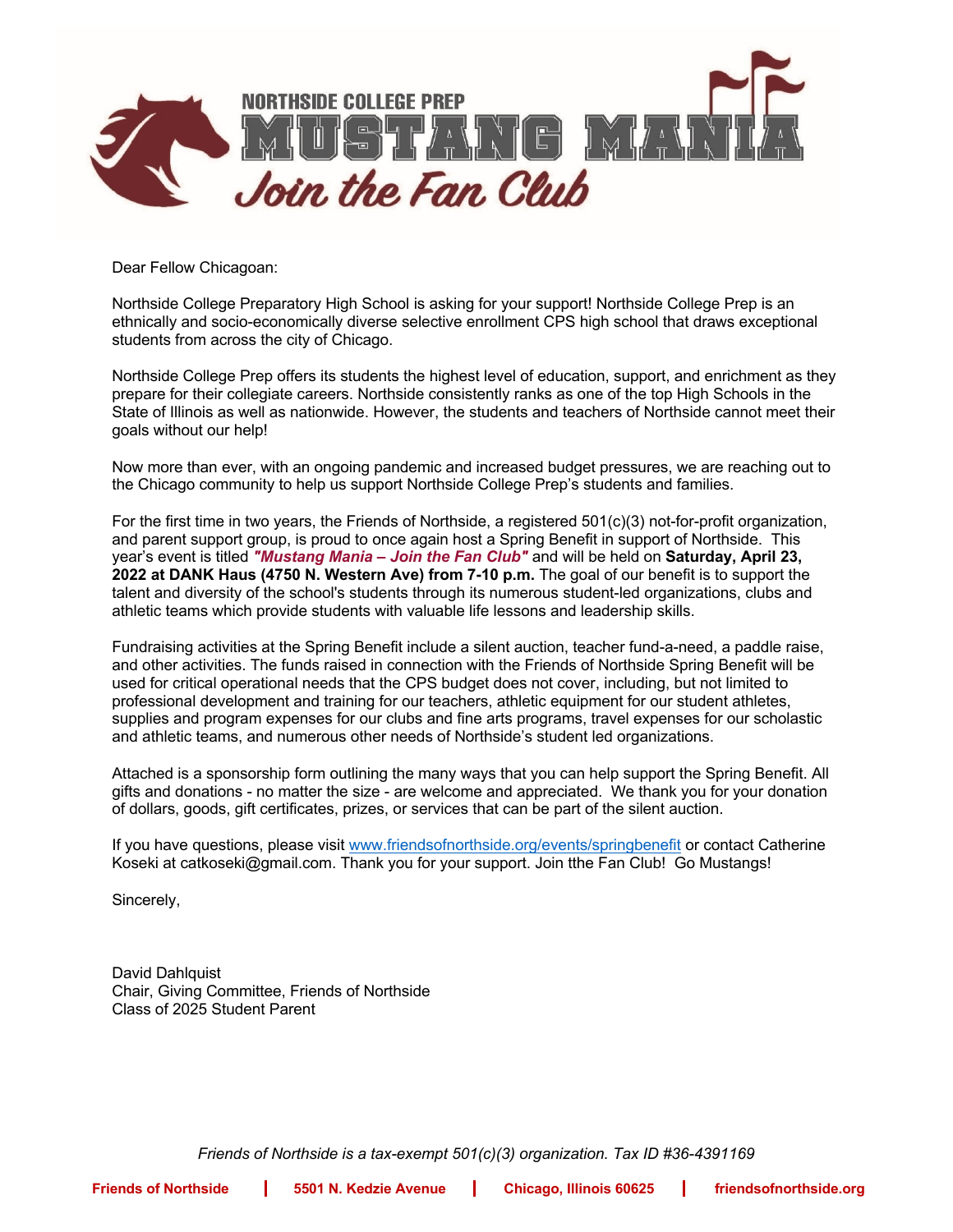

## **Corporate Sponsorship Commitment Form**

| Sponsorship Levels (Please Circle) |                        | <b>PLEASE PRINT</b>  |
|------------------------------------|------------------------|----------------------|
| \$4,000                            | <b>Rhodes Scholar</b>  | <b>Company Name:</b> |
| \$2,000                            | Summa Cum Laude        | Contact Name:        |
| \$1000                             | <b>Magna Cum Laude</b> | Title:               |
| \$500                              | Valedictorian          | Address:             |
| \$250                              | <b>Honor Roll</b>      | City/State/Zip:      |

| <b>PLEASE PRINT</b>  |
|----------------------|
| Company Name:        |
| <b>Contact Name:</b> |
| Title:               |
| Address:             |
| City/State/Zip:      |
| Email:               |
| Phone:               |

## **INSTRUCTIONS**

Please email a scanned copy of the completed sponsorship form to Catherine Koseki at catkoseki@gmail.com by April 2, 2022. Please send a check payable to: Friends of Northside, 5501 North Kedzie Ave, Chicago, IL 60625.

Sponsors will receive prominent recognition online and on event materials. Please include company logos and/or ads with completed form. High-resolution jpg, images, or pdf files are recommended. Please submit program book ads as high resolution pdfs. Ad sizes are noted on the following page.

## **FOR MORE INFORMATION**

If you have questions please visit www.friendsofnorthside.org/events/springbenefit or contact Catherine Koseki at catkoseki@gmail.com.

*Friends of Northside is a tax-exempt 501(c)(3) organization. Charitable donations are tax deductible.Tax ID #36-4391169*